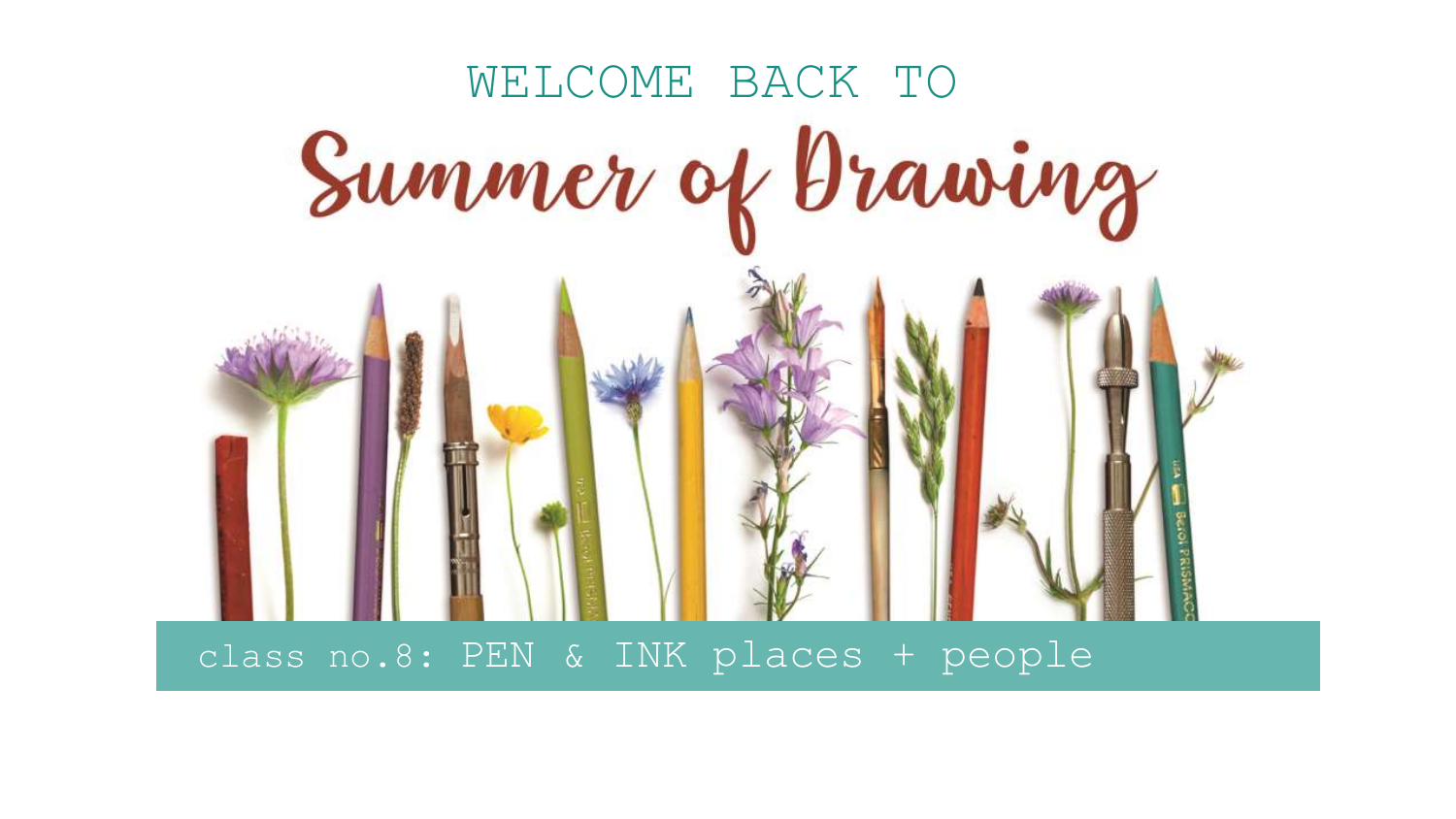Elizabeth Whelan says:

Observation and practice are the key to mastery.

Technique is a matter of practice. Interesting drawings depend on observation. Accurate drawings are the result of observation AND practice.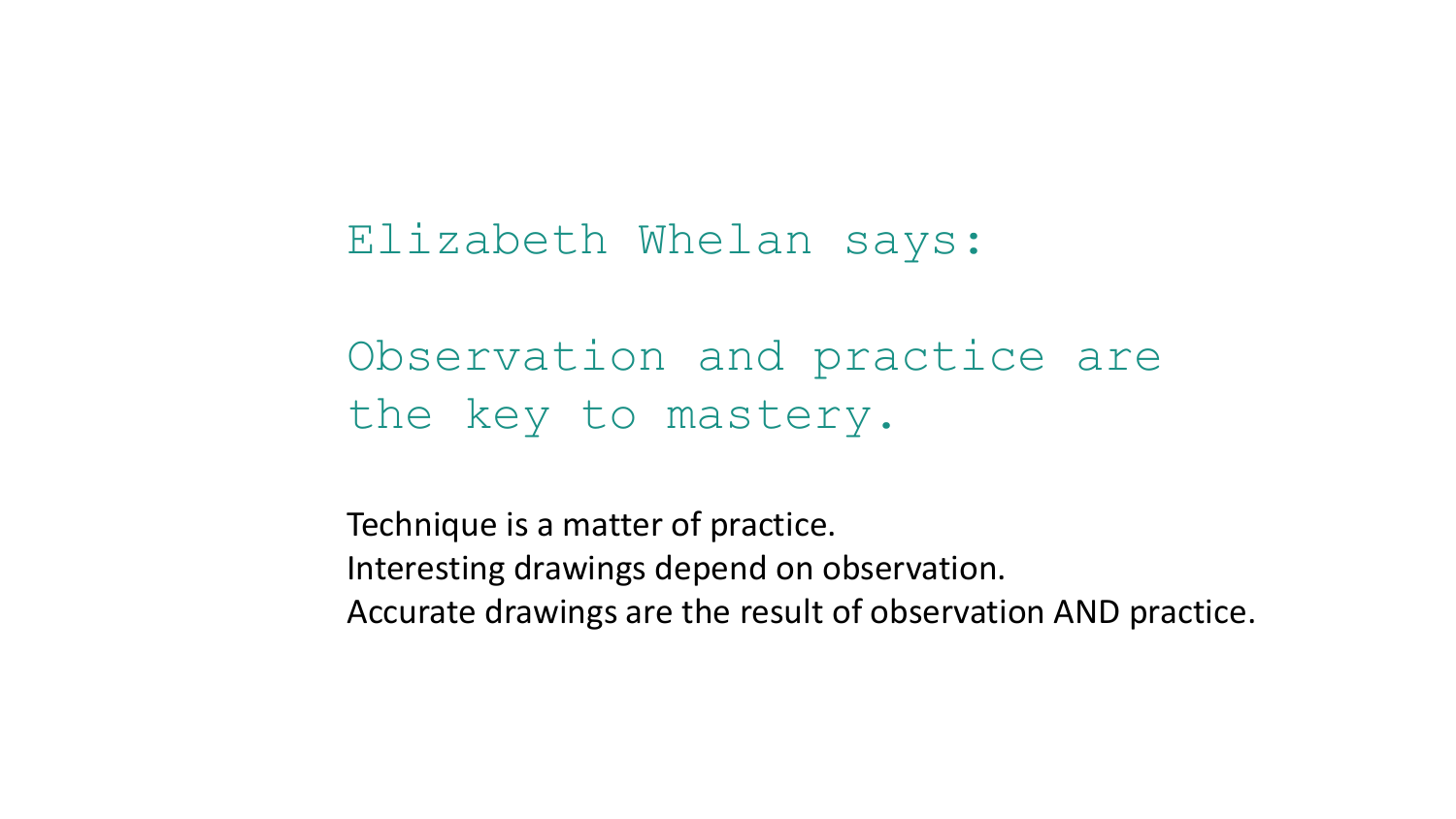### Drawing media:

### Pencils (graphite)

Easy to work with, portable, erasable. Can use shading, line, or both. A variety of lead softness, however not as dark as charcoal.

#### Charcoal

Needs more control than graphite. Excellent, rich darks. Used for drawings that have wide tonal range, shading rather than line. A variety of lead softness.

#### Pen & Ink

Easy to work with, portable if not dip pen/ink. Can drawing pencil first to establish drawing. Value changes use line, hatching, cross-hatching, stippling for shading. Very difficult to remove lines.

The same principles of drawing apply to all:

A good composition is based on good design… find this by using the viewfinder to select the scene, and a 'notan' to look for the dark and light patterns that occur in the scene.

Before you start drawing, LOOK at your subject. How are you going to approach drawing this subject, based on the media you are using?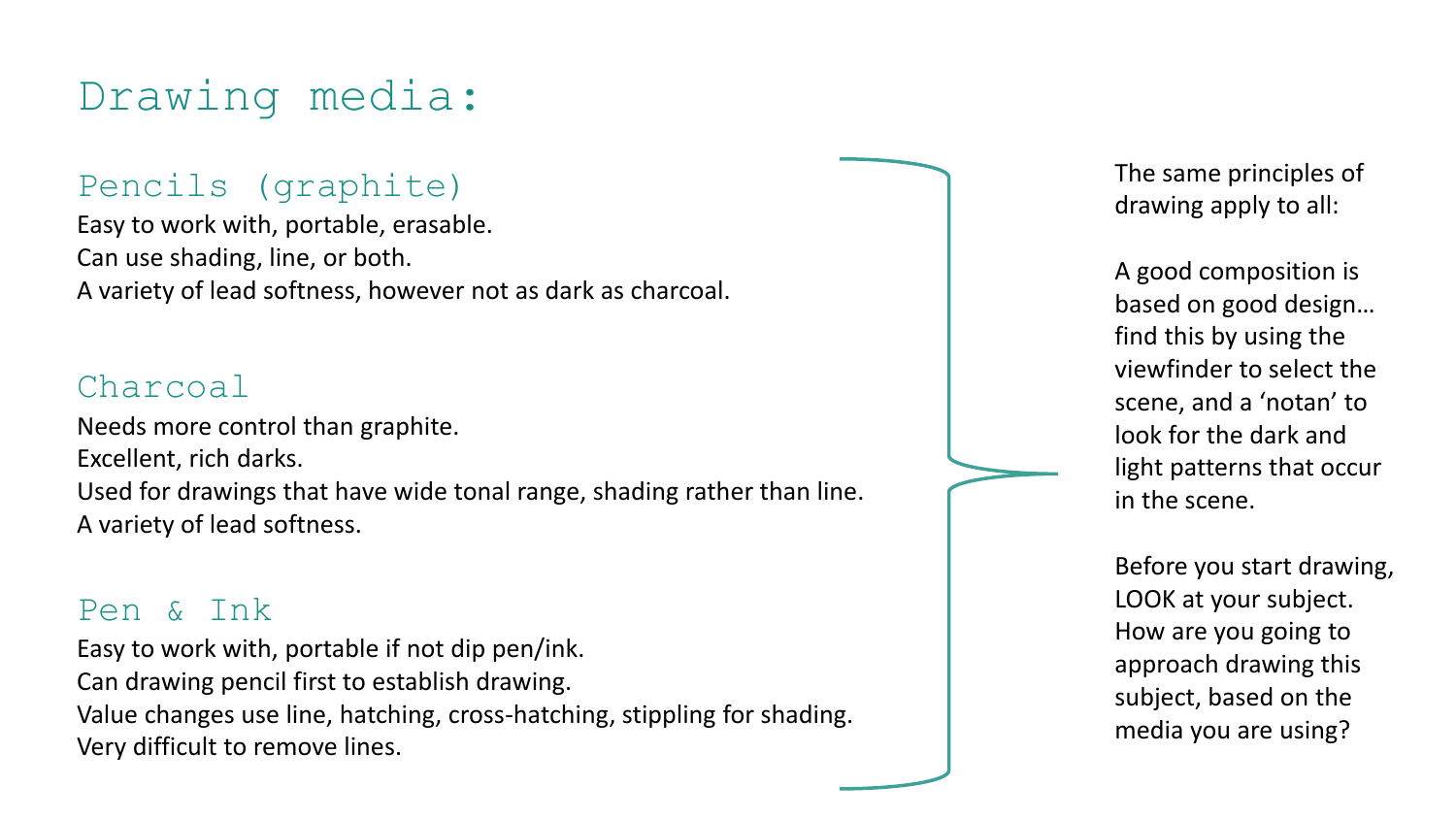## Sight-size drawing method:

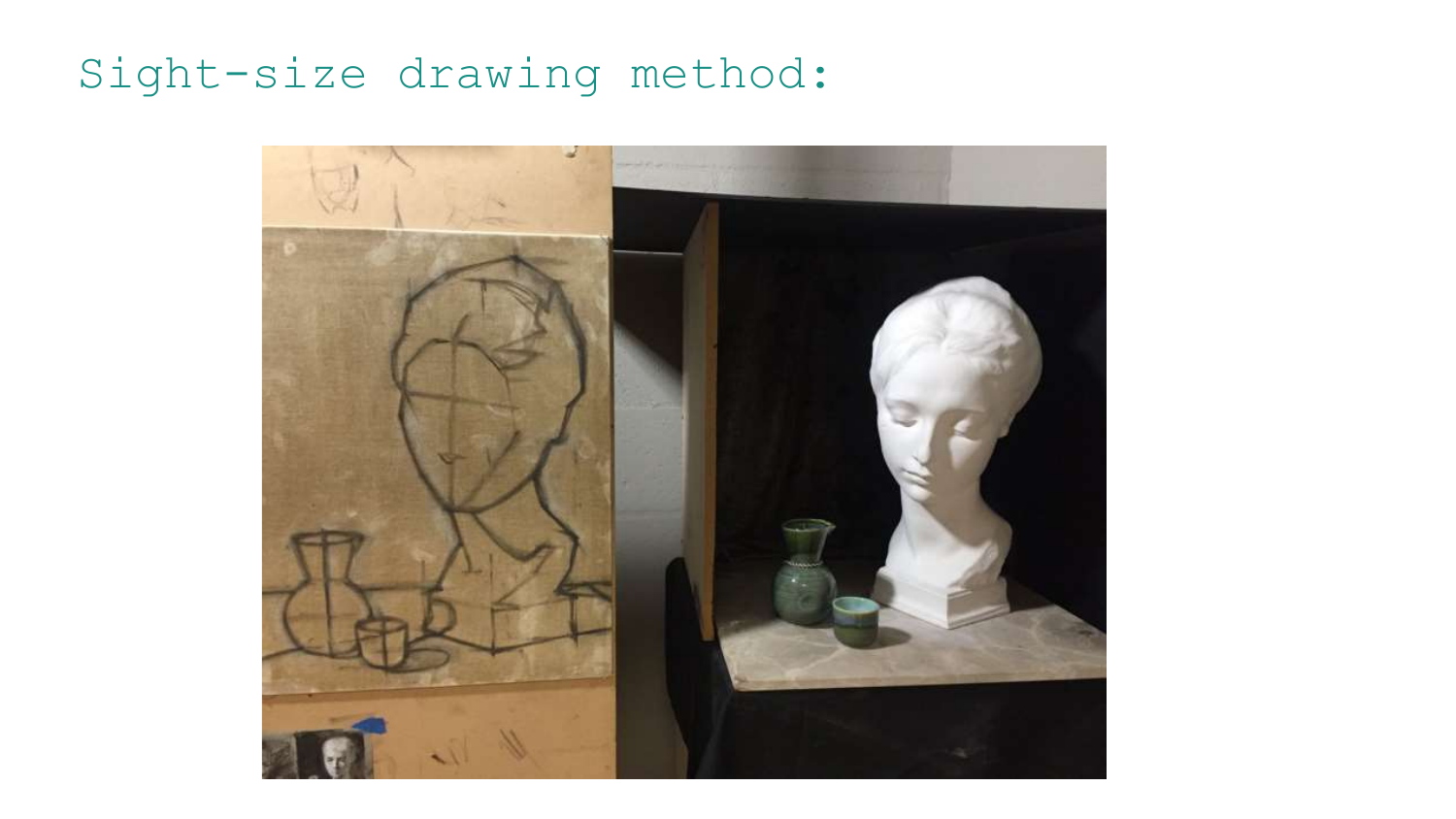# Drawing using a grid:

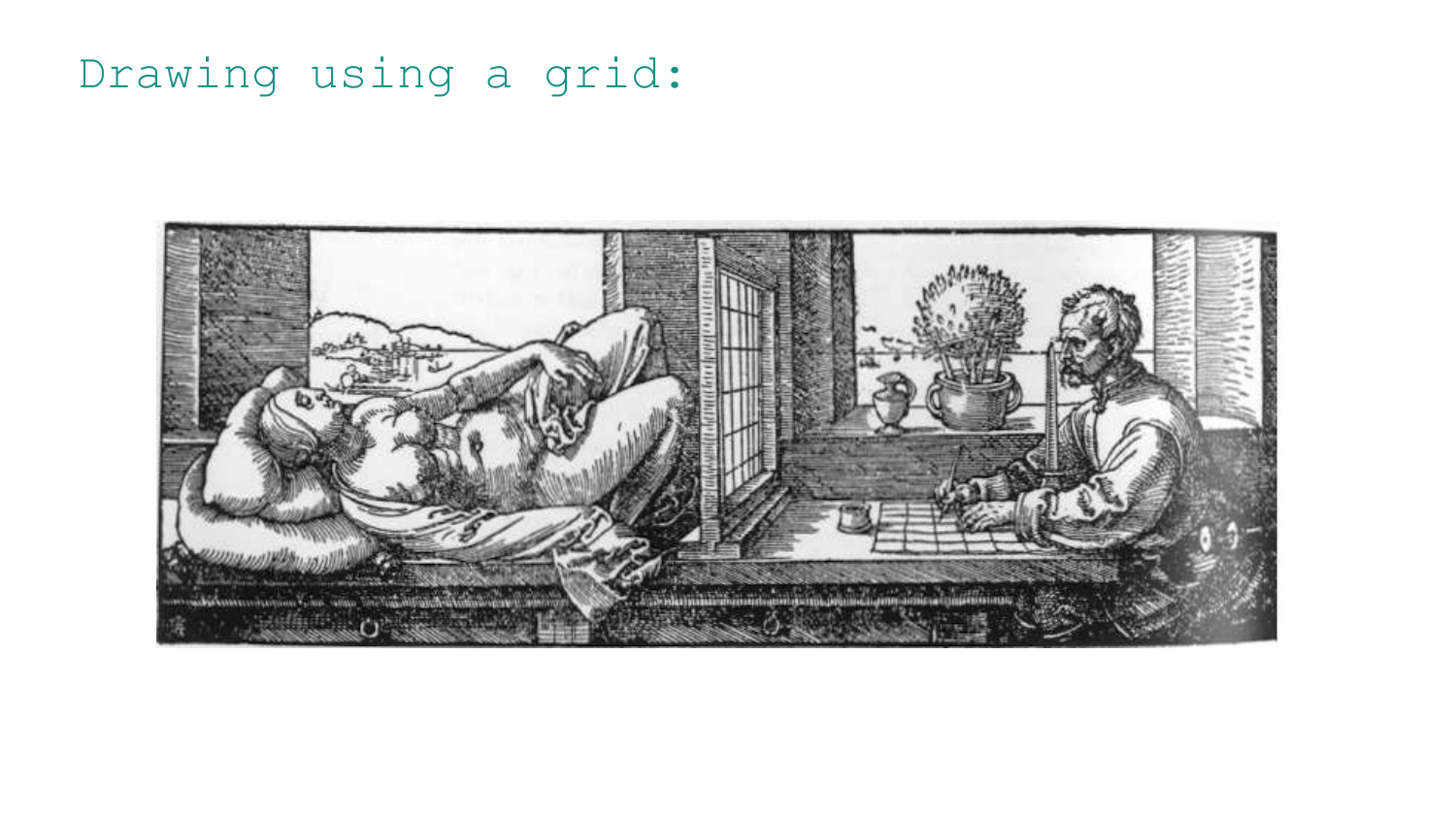

The feathered hat; Study for a portrait of the Artist's wife, Robert Polhill Bevan, about 1915.

Musuem no. CIRC.241- 1963.

© Victoria and Albert Museum, London.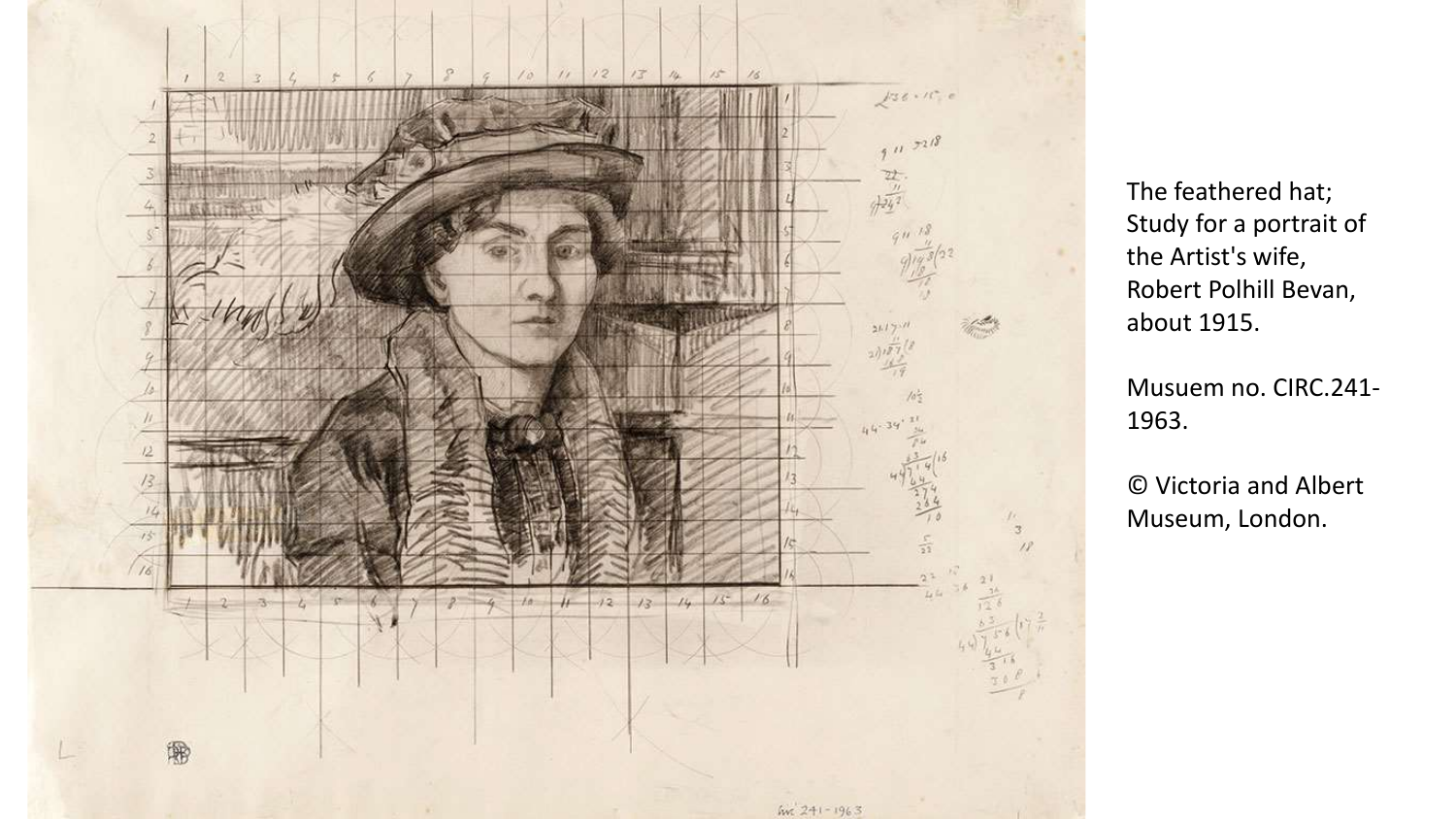![](_page_6_Picture_0.jpeg)

A kneeling monk Jacopo Tintoretto (1540 – 1594)

Museum no. DYCE.236

© Victoria and Albert Museum, London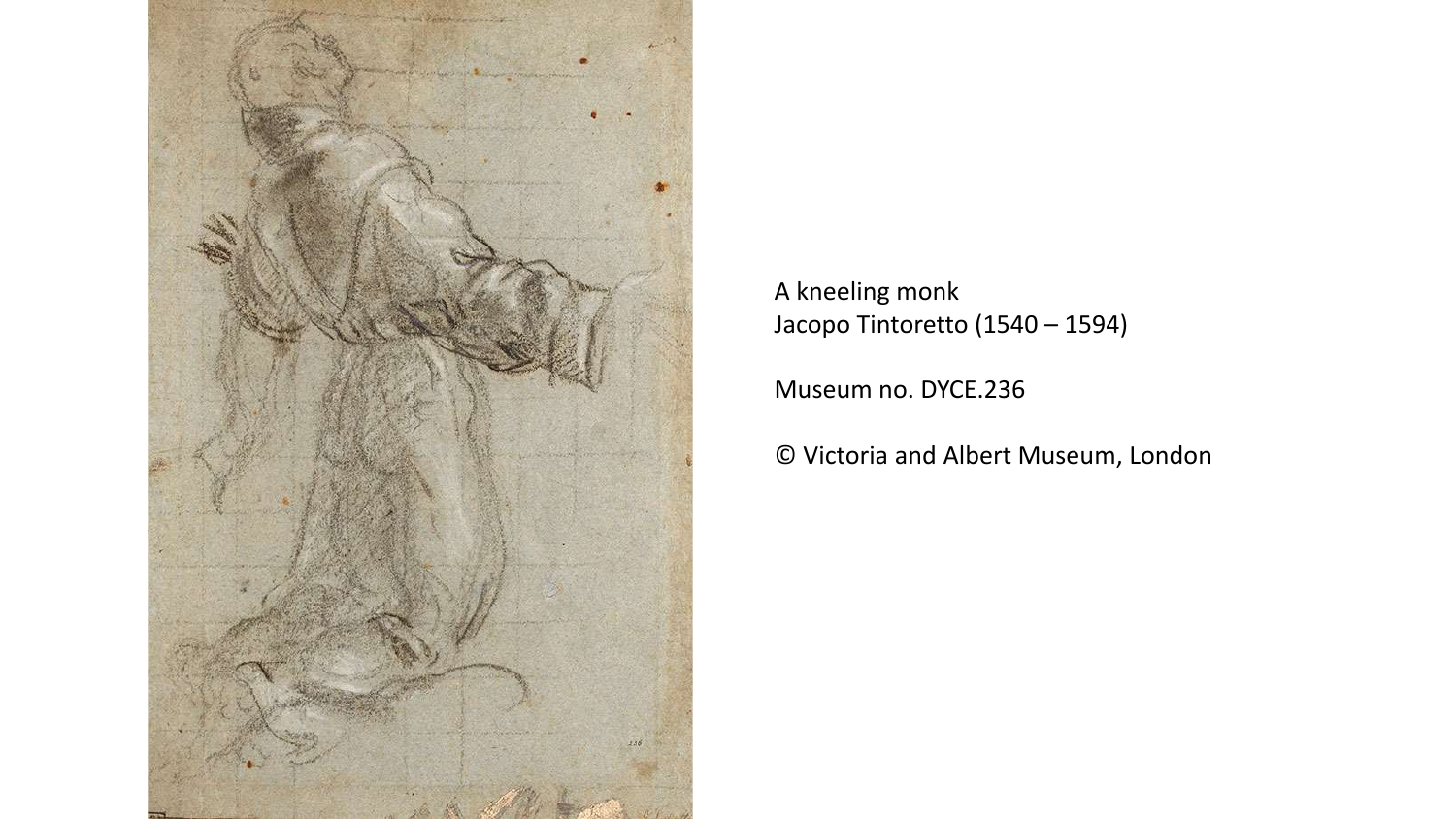![](_page_7_Picture_0.jpeg)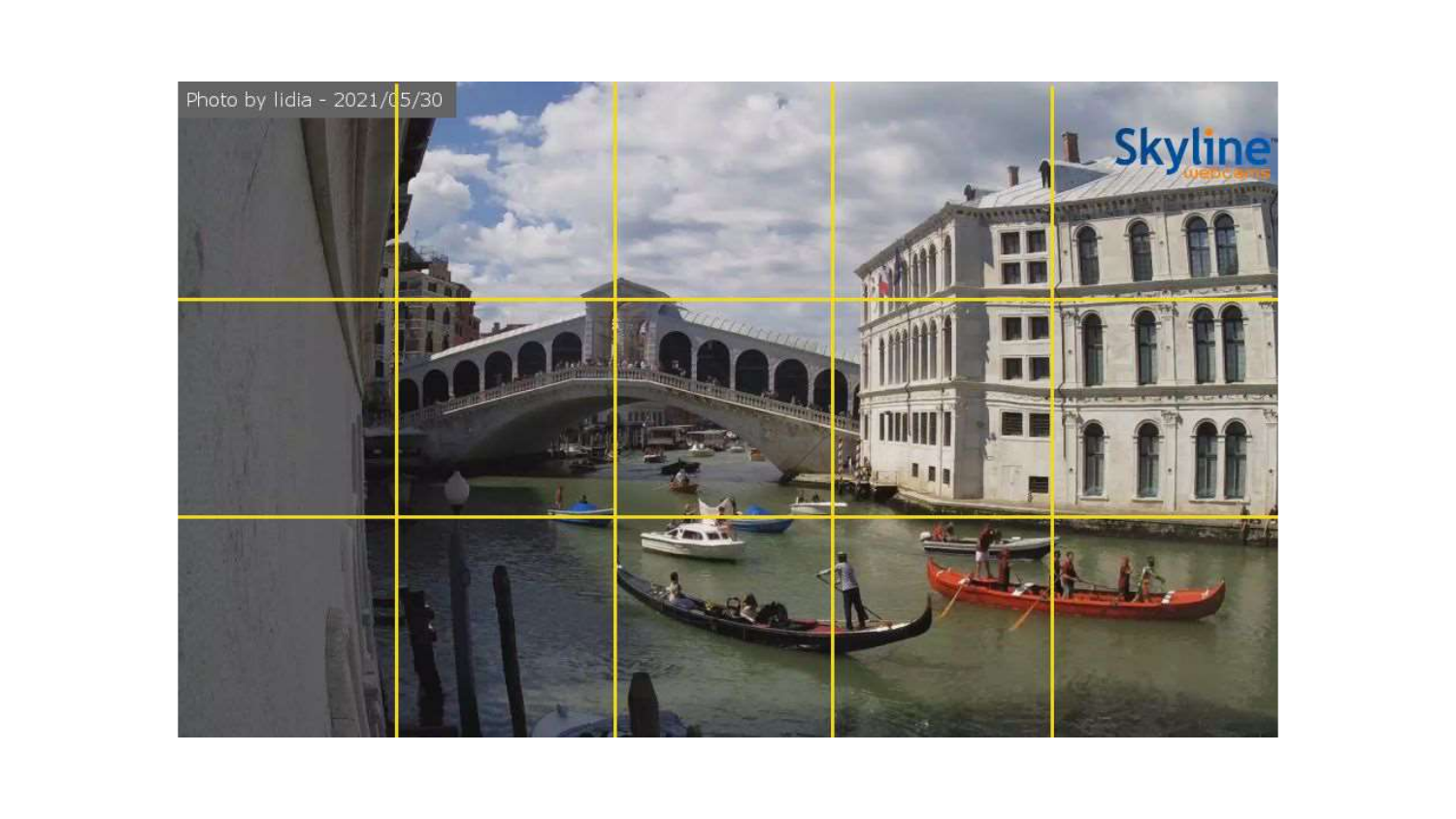![](_page_8_Picture_0.jpeg)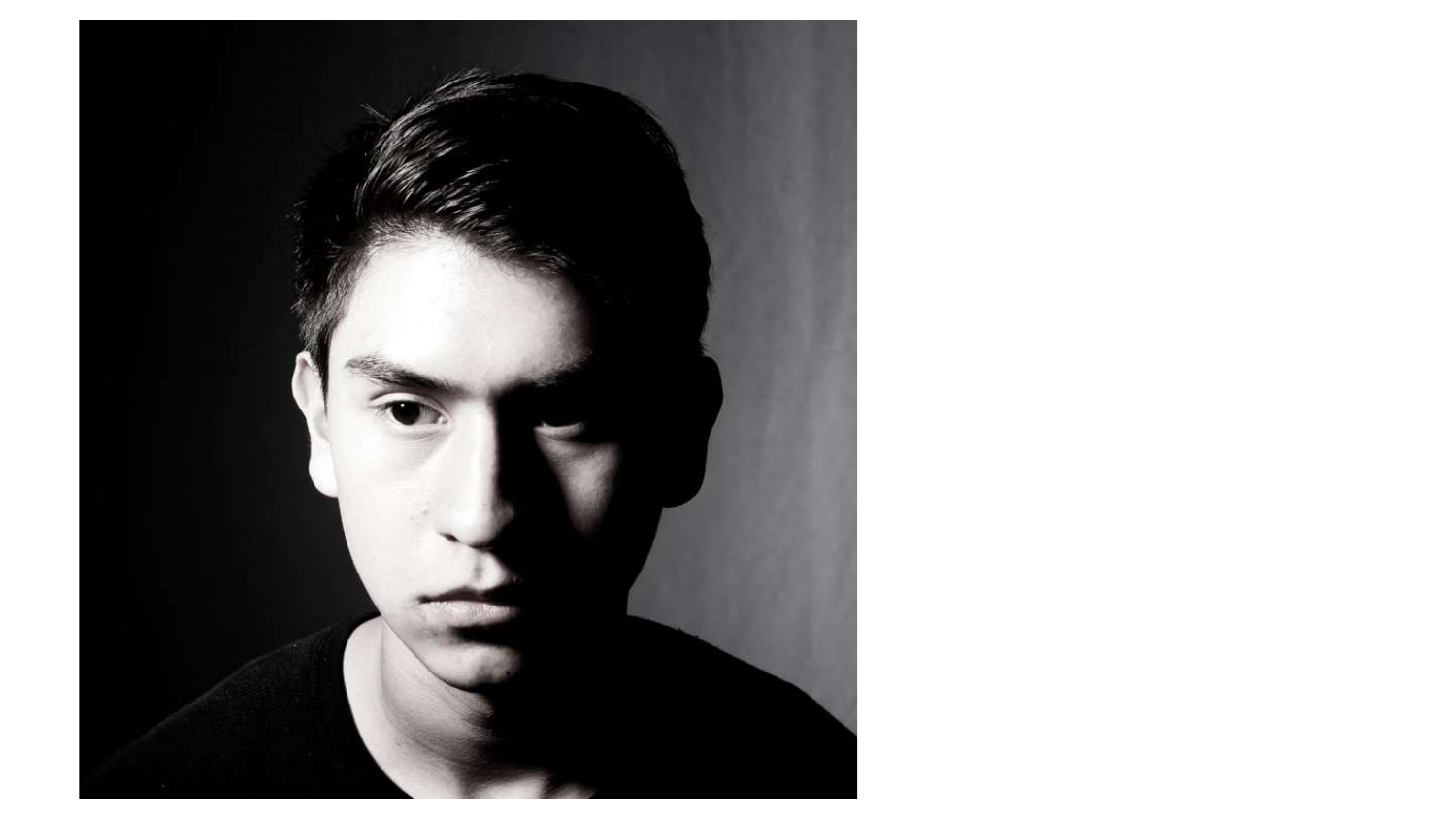![](_page_9_Picture_0.jpeg)

![](_page_9_Figure_1.jpeg)